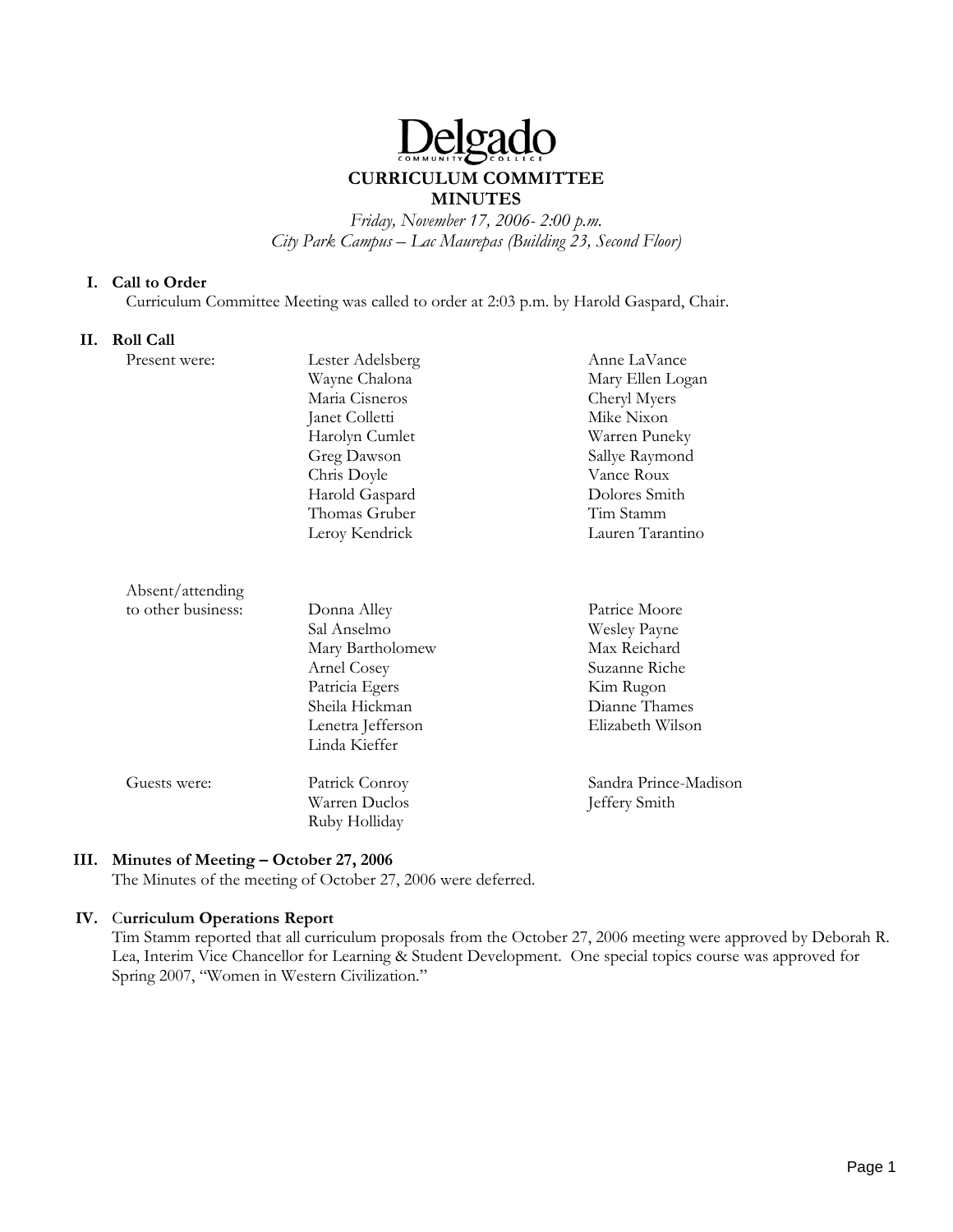## **V. New Business**

**a)** *Note: The Agenda was Re-ordered and items combined for discussion. Original Agenda Placement VII.a. to VII.* **Business & Technology/Business, Mathematics, & Technology/ADOT**

**Change of Course Prerequisite Requirement:** ADOT 208: Presentation Software: Remove prerequisite requirements from ADOT 208: Presentation Software. Current prerequisite ADOT 105: Survey of Computer Applications. ADOT 208 teaches concepts that may be learned independently of prerequisite requirements.

#### **Business & Technology/Business, Mathematics, & Technology/ADOT**

**Change of Course Prerequisite Requirement:** ADOT 264: Database Applications. Add the following prerequisite options to ADOT 264: Database Applications: ADOT 105 or CMIN 201. Currently, the prerequisite is limited to ADOT 105 only.

**Business & Technology/Business, Mathematics, & Technology/ADOT**

**Change of Course Prerequisite Requirement:** ADOT 265: Spreadsheet Applications. Add the following prerequisite options to ADOT 265: Spreadsheet Applications: ADOT 105 or CMIN 201. Currently, the prerequisite is limited to ADOT 105 only. Motion to accept proposals. **[Motion: Mary Ellen Logan; Second: Wayne Chalona; Carried, Unanimously]**.

**b)** *Note: The Agenda was Re-Ordered. Original Agenda Placement VII.d.*

**Business & Technology/Business, Mathematics, & Technology/RLST**

**Change of Course Prerequisite Requirement:** RLST 261: Louisiana Real Estate Law. Remove the statement "RLST 161 or permission of the instructor" as prerequisite requirement for RLST 261. The prerequisite of RLST 161 is not necessary for the completion of RLST 261; students regularly by-pass this prerequisite requirement by seeking and receiving permission of the instructor. Motion to accept proposal. **[Motion: Warren Puneky; Second: Mary Ellen Logan; Carried, Unanimously]**.

**c)** *Note: The Agenda was Re-Ordered. Original Agenda Placement VII.e.*

**Business & Technology/Business, Mathematics, & Technology/CMIN**

**Change of Course Prefix:** CMIN 215: Website Design with Dreamweaver. Change the course prefix of CMIN 215: Website Design with Dreamweaver to ADOT 215: Website Design with Dreamweaver. The content of the course is more appropriate for the Administrative Office Technologies Discipline as opposed to the Computer Information Technology Discipline. Motion to accept proposal. **[Motion: Tom Gruber; Second: Mary Ellen Logan; Carried, Unanimously]**.

**d)** *Note: The Agenda was Re-Ordered and items combined for discussion. Original Agenda Placement VII.f. to VII.g.* **Business & Technology/Business, Mathematics, & Technology/CMIN**. **Change of Course Title:** CMIN 250: Introduction to JAVA. Change the course title of CMIN 250: Introduction to JAVA to CMIN 250: JAVA Programming. **Business & Technology/Business, Mathematics, & Technology/CMIN Change of Course Description:** CMIN 250: JAVA Programming. Change the course description of CMIN 250: JAVA Programming to state: "Covers the fundamental elements of programming using the JAVA programming language. Project activities allow students to practice important JAVA skills and techniques. Prerequisite: CMIN 203 and programming experience in any other language." Course description currently states: "Introduction to the Internet and JAVA programming language. Prerequisite: CMIN 203." Motion to accept proposals. **[Motion: Mary Ellen Logan; Second: Tom Gruber; Carried, Unanimously]**.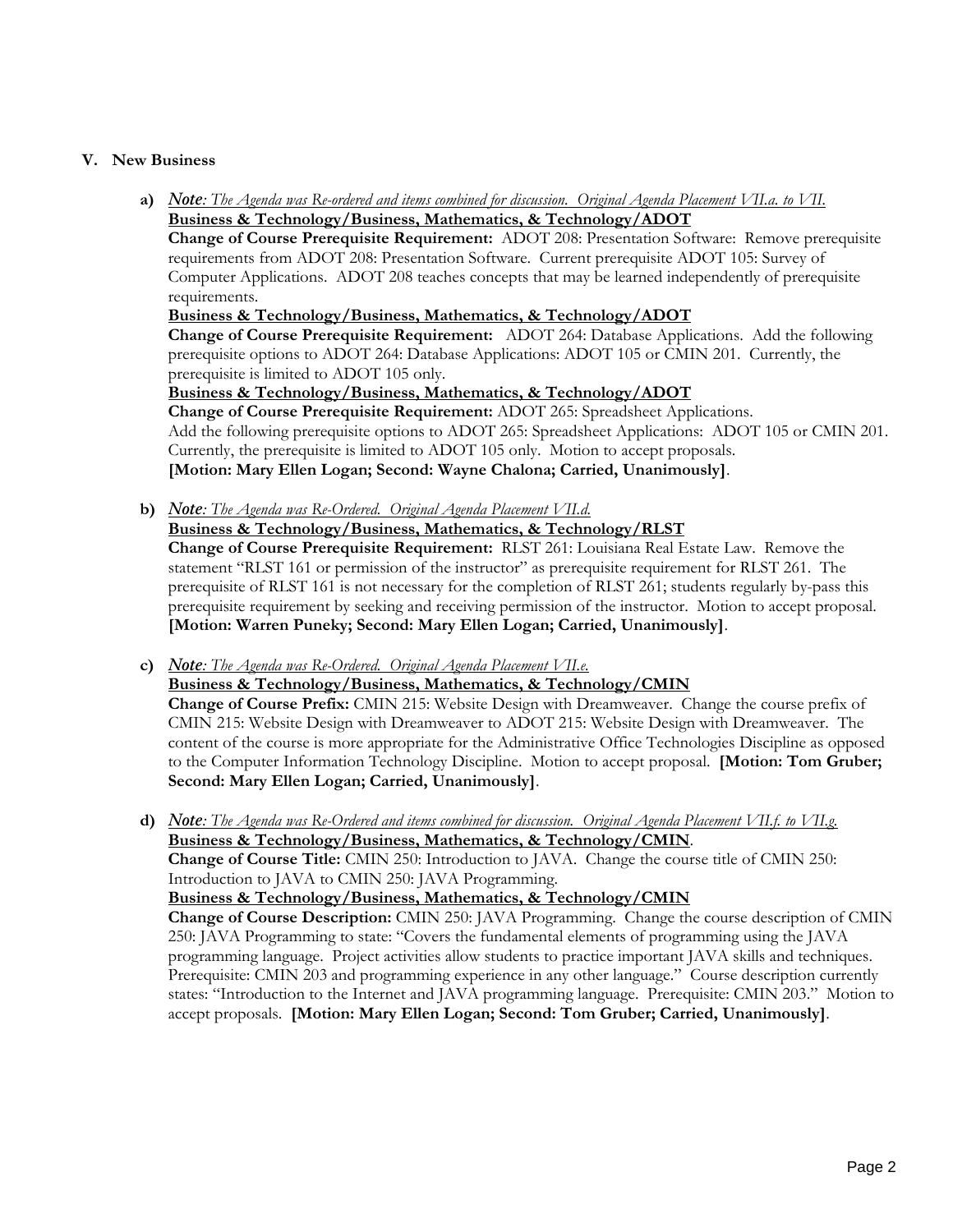# **e)** *Note: The Agenda was Re-Ordered. Original Agenda Placement VII.h.*

## **Business & Technology/Business, Mathematics, & Technology/CMIN**

**Change of Course Description/Change of Course Prerequisite Requirements:** CMIN 266: Database Management Systems. Change the course description of CMIN 266: Database Management Systems to state: "Covers the fundamental elements of a database management system, its role in information systems, and its relationship to programming languages. Design of a relational database management is taught, followed by implementation. Also covered are: functions of a DBMS, database administration, and system structures for a DBMS (desktop, network server, client-server, web, distributed). Prerequisites: CMIN 203, ADOT 264, and one of the following: CMIN 206 or CMIN 211 or CMIN 250." Course description currently states: "Building and development of interactive web application using the latest programming languages and database applications. Includes DBMS, HTML, JavaScript, Visual Basic, and SQL. Prerequisite: CMIN 203." Motion to accept proposal. **[Motion: Vance Roux; Second: Mary Ellen Logan; Carried, Unanimously]**.

**f)** *Note: The Agenda was Re-Ordered. Original Agenda Placement VII.i.*

# **Business & Technology/Business, Mathematics, & Technology/CMIN**

Note: Change course number from CMIN 216 to CMIN 204 to better reflect course learning objectives and placement in course sequencing.

**New Course:** CMIN 204: Fundamentals of Information Technologies and Systems. Creation of a new survey course, CMIN 204: Fundamentals of Information Technologies and Systems, aimed at providing students with the necessary foundation for an understanding of the Computer Information Technology. The course will cover the fundamentals of information system and information technology concepts, strategies, and skills. Motion to accept proposal. **[Motion: Warren Puneky; Second: Tom Gruber; Carried, Unanimously]**.

**g)** *Note: The Agenda was reordered. Original Agenda Placement VII.j.*

## **Business & Technology/Business, Mathematics, & Technology/CMIN**

Note: Change course number from CMIN 204 to CMIN 216 to better reflect course learning objectives and placement in course sequencing.

**New Course:** CMIN 216: Internet/Web Technologies. Creation of a new course, CMIN 216: Internet/Web Technologies, that provides an introduction to the technologies, tools, and uses of the Internet and website development. The course will prepare students for the CIW Foundations Exam and will provide the technology foundation for the Internet/Web concentration in the CMIN program. Motion to accept proposal. **[Motion: Maria Cisneros; Second: Tom Gruber; Carried, Unanimously]**.

**h)** *Note: The Agenda was reordered. Original Agenda Placement VII.k.*

## **Business & Technology/Business, Mathematics, & Technology/BUSL**

**New Course:** BUSL 202: Introduction to the Legal Profession. Creation of a new course, BUSL 202: Introduction to the Legal Profession, that provides an overview of the American legal system and the legal profession. Motion to accept proposal. **[Motion: Lester Adelsberg; Second: Wayne Chalona; Carried, Unanimously]**.

**i)** *Note: The Agenda was reordered. Original Agenda Placement VII.l.* **Business & Technology/Business, Mathematics, & Technology/ACCT**

**New Course:** ACCT 205: Financial Accounting. Creation of a new course, ACCT 205: Financial Accounting. This course will be used in place of ACCT 201 and ACCT 202 in the Business Administration program; ACCT 201 and ACCT 202 will remain in the curriculum and will be the required courses in the Accounting program. Motion to accept proposal. **[Motion: Warren Puneky; Second: Lester Adelsberg; Carried, Unanimously]**.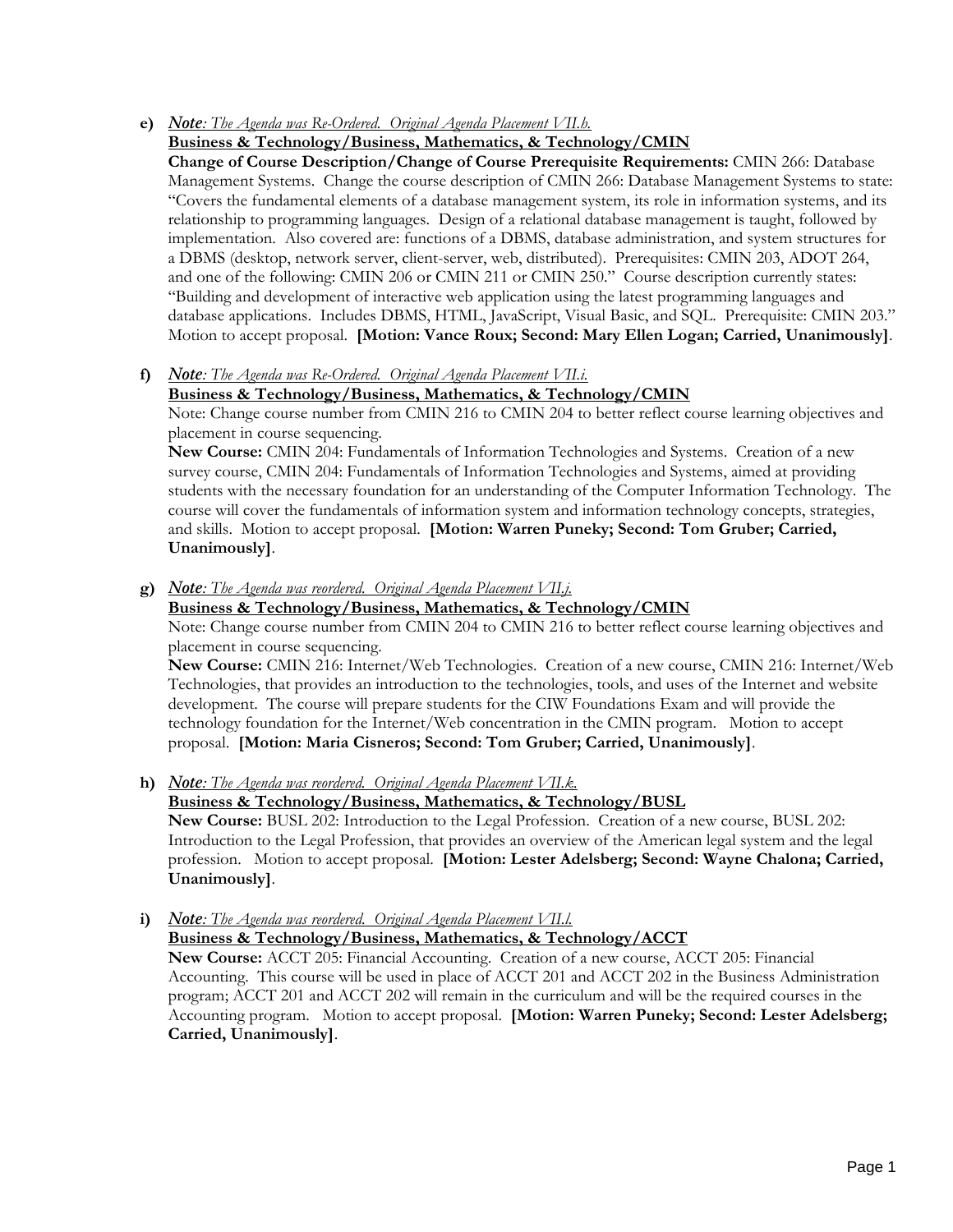**j)** *Note: The Agenda was reordered. Original Agenda Placement VII.m.*

# **Business & Technology/Business, Mathematics, & Technology/BUSL**

**New Course:** BUSL 250: Legal Environment of Business. Creation of a new course, BUSL 250: Legal Environment of Business. This course will replace BUSL 241 and BUSL 242 in the Business Administration program. Motion to accept proposal. **[Motion: Tom Gruber; Second: Mike Nixon; Carried, Unanimously]**.

**k)** *Note: The Agenda was reordered. Original Agenda Placement VII.n.*

**Business & Technology/Business, Mathematics, & Technology/ADOT**

**Program Revision:** Legal Secretary Certificate of Technical Studies (CTS). Revise the curriculum of the CTS in Legal Secretary as follows: Remove BUSL 241: Business Law I from Required Courses in Major. Add BUSL 202: Introduction to the Legal Profession to Required Courses in Major. Total program hours remain the same. The course BUSL 202 better meets the needs of the Legal Secretary program as it covers a broader spectrum of legal topics and explores information regarding various legal careers. Motion to accept proposal. **[Motion: Warren Puneky; Second: Mary Ellen Logan; Carried, Unanimously]**.

**l)** *Note: The Agenda was reordered. Original Agenda Placement VII.o.*

**Business & Technology/Business, Mathematics, & Technology/BUSG**

**Program Revision:** Business Administration Associate of Science (AS). Revise the curriculum of the AS in Business Administration to prepare students for transfer to a baccalaureate degree program immediately upon graduation. The degree is designed to provide the foundation students need to succeed in majors such as: Accounting, Business Administration, Management, or Marketing. Motion to accept proposal. **[Motion: Mike Nixon; Second: Vance Roux; Carried, Unanimously]**.

**m)** *Note: The Agenda was reordered. Original Agenda Placement VII.p.* **Business, Mathematics, & Technology/LOGT**

**Program Revision:** Logistics Technology Certificate of Technical Studies (CTS). Addition of ADOT 105: Survey of Computer Applications or CMIN 201: Computer Literacy to the Logistics Technology Certificate of Technical Studies program. ADOT 264: Database Applications, a Required Related course in program has a prerequisite requirement of ADOT 105 OR CMIN 201. Program increases from 21 credit hours to 24 credit hours. Motion to accept proposal. **[Motion: Tom Gruber; Second: Warren Puneky; Carried, Unanimously]**.

# **VI. Consent Agenda:**

# **a) CHEM-101: Elementary Chemistry**

**Change in Course Prerequisite Requirements:** Change perquisite to state: "Prerequisite: MATH 096 or ACT of 18-21 or 23-32 on the Delgado Community College Math Placement Test." Current Prerequisite: "Prerequisite: MATH 096."

## **b) CHEM-141: General Chemistry I**

**Change in Course Prerequisite Requirements:** Change prerequisite to state "Prerequisites: High school chemistry or CHEM 101, MATH 118 or ACT of 22-26 or 33-45 on the Delgado Community College Math Placement Test." Current Prerequisite: "High school chemistry or CHEM 101, MATH 118."

## **c) PHYS-101: Elementary Physics**

**Change in Course Prerequisite Requirements:** Change prerequisite to state "Prerequisites: MATH 096 or ACT of 18-21 or 26-32 on the Delgado Community College Math Placement Test." Current Prerequisite: "MATH 096, DCC Math Placement score = 26 or ACT Math score = 20."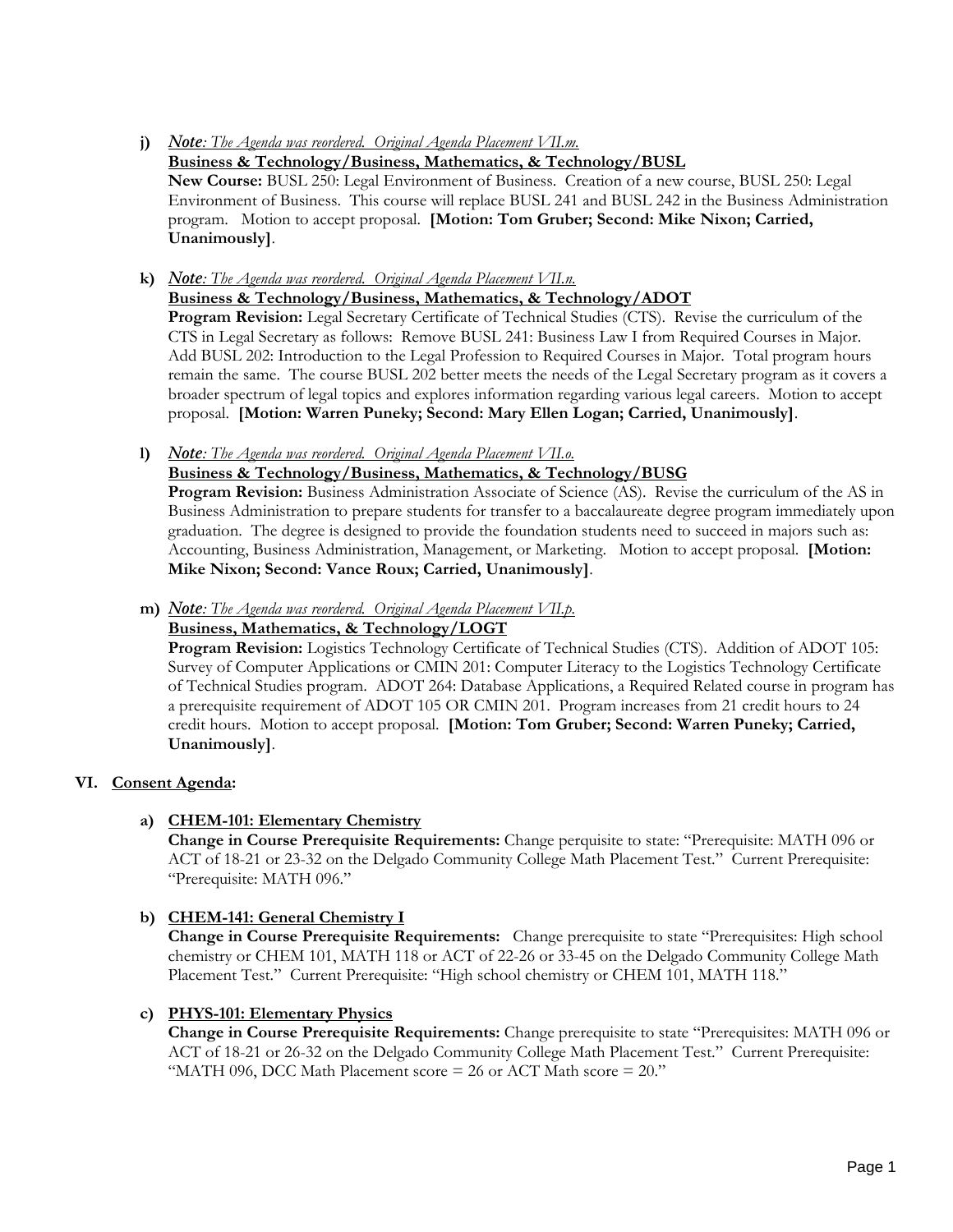#### **d) PHYS-141: General Physics I**

**Change in Course Prerequisite Requirements:** Change prerequisite to state "C or better in MATH 130; high school physics or PHYS 101." Current Prerequisite: "MATH 130; high school physics or PHYS 101."

#### **e) MATH-090: Basic Mathematics**

**Addition of Course Prerequisite Requirements:** Add the following prerequisite requirement "A score of 0-6 on the Delgado Community College Math Placement Exam."

#### **f) MATH-091: Basic Mathematics Review**

**Addition of Course Prerequisite Requirements:** Add the following prerequisite requirement "A score of 7-11 on the Delgado Community College Math Placement Exam."

#### **g) MATH-096: Introductory Algebra II**

**Change in Course Prerequisite Requirements:** Change prerequisite to state "C or better in MATH-095 or MATH-113, or a score of 19-25 on the Delgado Community College Math Placement Exam.: Current Prerequisite: "C or better in MATH 095 or MATH 113, or a score of 19-25 on the Delgado Community College Placement Exam, or an enhanced ACT score of 18-19."

## **h) MATH-151: Finite Mathematics**

**Change in Course Prerequisite Requirements:** Change the prerequisite to state "C or better in MATH 130 or MATH 128." Current prerequisite: "C or better in MATH 130."

#### **i) MATH-123: Elementary Number Structure**

**Change in Course Prerequisite Requirements:** Change the prerequisite to state "C or better in MATH 118, or a score of 33-45 on the Delgado Community College Math Placement Exam, or ACT score of 22 or above." Current Prerequisite: "C or better in MATH 118."

#### **j) MATH-131: Pre-Calculus Trigonometry**

**Change in Course Prerequisite Requirements:** Change the prerequisite to state "C or better in MATH 130 or ACT score of 27 or above." Current Prerequisite: "C or better in MATH 130."

## **k) MATH-120: Math Survey with Applications**

**Change in Course Prerequisite Requirements:** Change the prerequisite to state "C or better in MATH 096 or a score of 26-32 on the Delgado Community College Placement Test or ACT score of 18-21." Current Prerequisite: "C or better in MATH 096 or a score of 26-32 on the Delgado Community College Placement Exam or an Enhanced ACT score of 20-21."

## **l) MATH-118: Algebra for College Students**

**Change in course description and course prerequisite Requirements:** Change the course description to state "Solving and graphing linear and absolute value equations and inequalities; solving quadratic and rational equations; operations with radical expressions and complex numbers; point-slope and slope intercept formulas; an introduction to function notation and the parabola. Prerequisite: "C" or better in MATH 096 or a score of 26-32 on the Delgado Community College Math Placement Exam, or ACT score of 18-21." Current description "Solving and graphing linear and absolute value inequalities; rational expressions and complex fractions; solving quadratic and rational equations; operations with radical expressions; distance, point-slope, and slope intercept formulas; an introduction to function notation and the parabola. Prerequisite: "C" or better in MATH 096, or a score of 26-32 on the Delgado Community College placement exam, or an Enhanced ACT score of 18-21."

#### **m) MATH-203: Statistics**

**Change in Course Prerequisite Requirements:** Change the prerequisite to state "C or better in MATH 130 or MATH 128." Current prerequisite: "C or better in MATH 130."